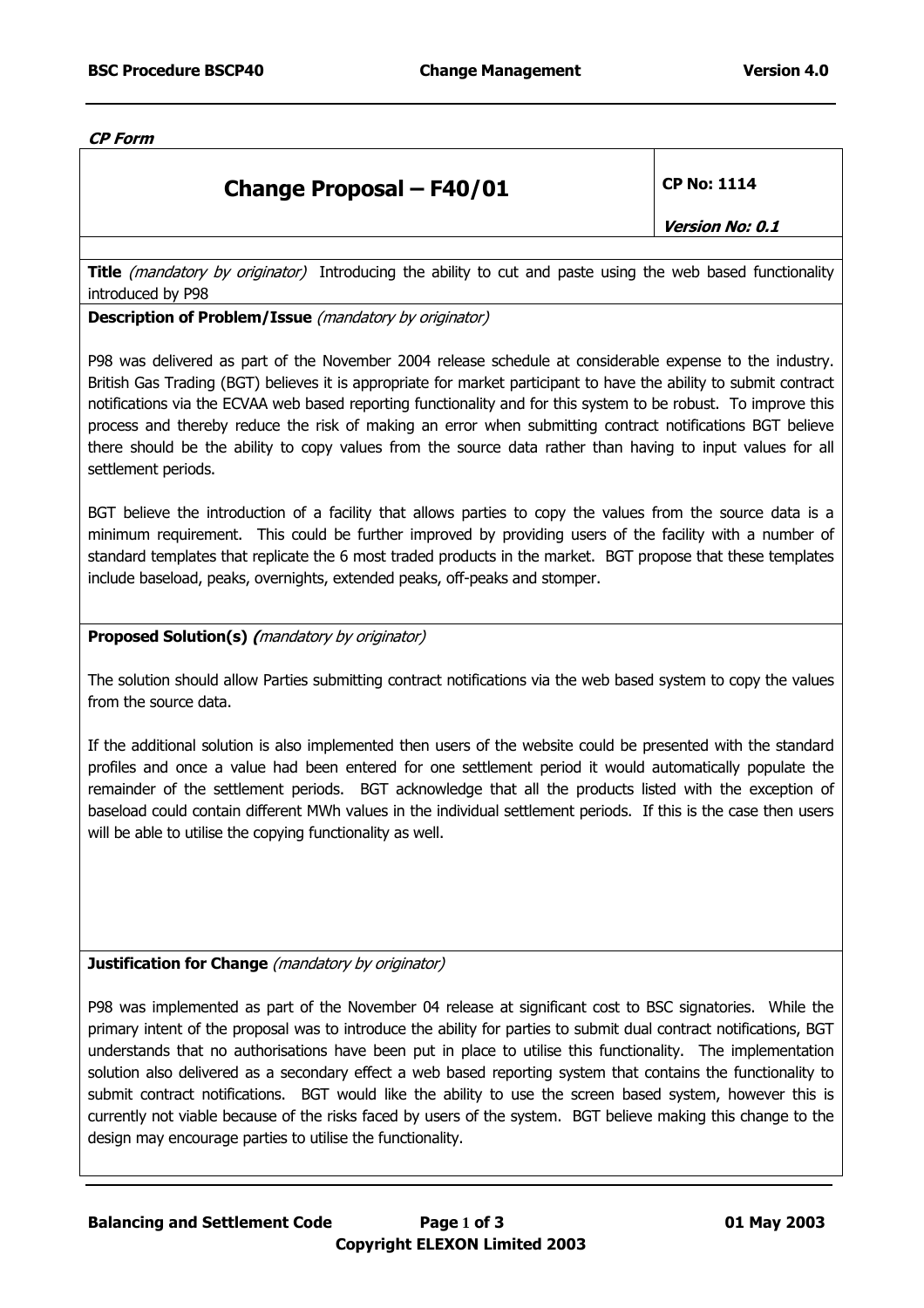| <b>Change Proposal - F40/01</b>                                                                                                                                                                                                                                                                                                                                                                                             | <b>CP No: 1114</b><br>Version No: 0.1 |
|-----------------------------------------------------------------------------------------------------------------------------------------------------------------------------------------------------------------------------------------------------------------------------------------------------------------------------------------------------------------------------------------------------------------------------|---------------------------------------|
| The web based system has the potential to provide Energy Contract Volume Notification Agents (ECVNAs) and<br>Metered Volume Reallocation Notification Agents (MVRNAs) with a quick and easy way to submit notifications if<br>they are experiencing technical difficulties. The current baseline however, does not facilitate this and fails to<br>recognise the potential and value of a screen based notification system. |                                       |
| Configurable Items Potentially Affected by Proposed Solution(s) (optional by Originator)                                                                                                                                                                                                                                                                                                                                    |                                       |
| Impact on Core Industry Documents (optional by originator)                                                                                                                                                                                                                                                                                                                                                                  |                                       |
| Related Changes and/or Projects (mandatory by BSSCo                                                                                                                                                                                                                                                                                                                                                                         |                                       |
| Requested Implementation Date (mandatory by originator)                                                                                                                                                                                                                                                                                                                                                                     |                                       |
| BGT would like to see the solution implemented as part of the first CVA batched release schedule that is viable<br>in terms of the changes required to central systems.                                                                                                                                                                                                                                                     |                                       |
| <b>Reason:</b>                                                                                                                                                                                                                                                                                                                                                                                                              |                                       |
| To minimise the cost implications of making the change it would seem sensible to align the change as part of a<br>scheduled release. The current web-based notification process is unusable due to the risk profile that parties<br>are exposed to. Implementation of the change would enable Parties to utilise the functionality, therefore an                                                                            |                                       |

early release optimises the money already spent.